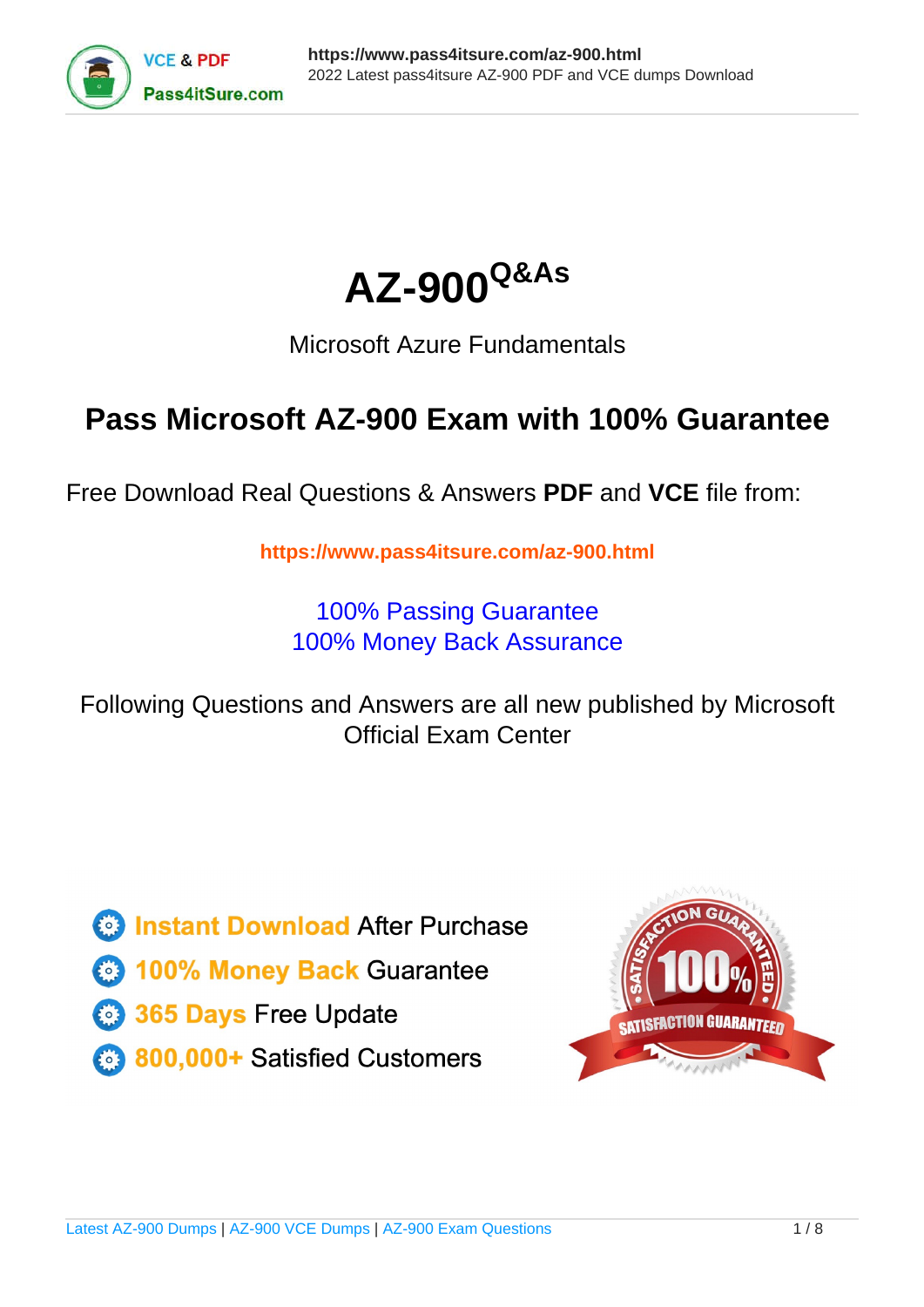

#### **QUESTION 1**

This question requires that you evaluate the underlined text to determine if it is correct.

Data that is stored in the Archive access tier of an Azure Storage account can be accessed at any time by using azcopy.exe.

Instructions: Review the underlined text. If it makes the statement correct, select "No change is needed". If the statement is incorrect, select the answer choice that makes the statement correct.

A. No change is needed.

- B. can only be read by using Azure Backup
- C. must be restored before the data can be accessed
- D. must be rehydrated before the data can be accessed
- Correct Answer: A

Azure storage offers different access tiers: hot, cool and archive.

The archive access tier has the lowest storage cost. But it has higher data retrieval costs compared to the hot and cool tiers. Data in the archive tier can take several hours to retrieve.

While a blob is in archive storage, the blob data is offline and can\\'t be read, overwritten, or modified. To read or download a blob in archive, you must first rehydrate it to an online tier.

Example usage scenarios for the archive access tier include:

Long-term backup, secondary backup, and archival datasets

Original (raw) data that must be preserved, even after it has been processed into final usable form. Compliance and archival data that needs to be stored for a long time and is hardly ever accessed.

References:

https://docs.microsoft.com/en-us/azure/storage/blobs/storage-blob-storage-tiers?tabs=azure- portal#archive-access-tier

### **QUESTION 2**

Note: This question is part of a series of questions that present the same scenario. Each question in the series contains a unique solution that might meet the stated goals. Some question sets might have more than one correct solution, while

others might not have a correct solution.

After you answer a question in this section, you will NOT be able to return to it. As a result, these questions will not appear in the review screen.

An Azure administrator plans to run a PowerShell script that creates Azure resources.

You need to recommend which computer configuration to use to run the script.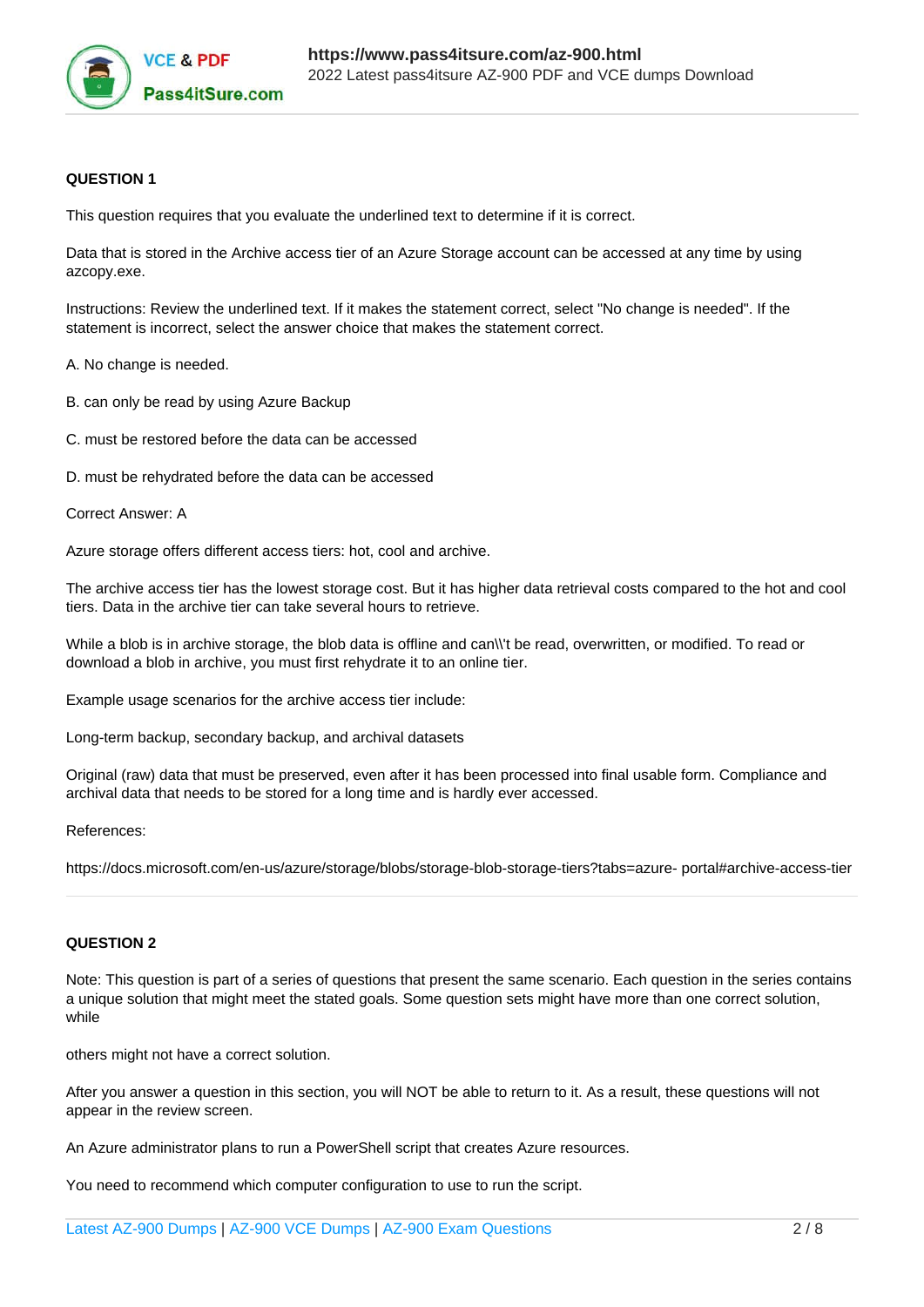

Solution: Run the script from a computer that runs Linux and has the Azure CLI tools installed.

Does this meet the goal?

A. Yes

B. No

Correct Answer: B

A PowerShell script is a file that contains PowerShell cmdlets and code. A PowerShell script needs to be run in PowerShell.

PowerShell can now be installed on Linux. However, the question states that the computer has Azure CLI tools, not PowerShell installed. Therefore, this solution does not meet the goal.

References:

https://docs.microsoft.com/en-us/powershell/scripting/components/ise/how-to-write-and-run-scripts-in-the- windowspowershell-ise?view=powershell-6

#### **QUESTION 3**

HOTSPOT

For each of the following statements, select Yes if the statement is true. Otherwise, select No.

NOTE: Each correct selection is worth one point.

Hot Area: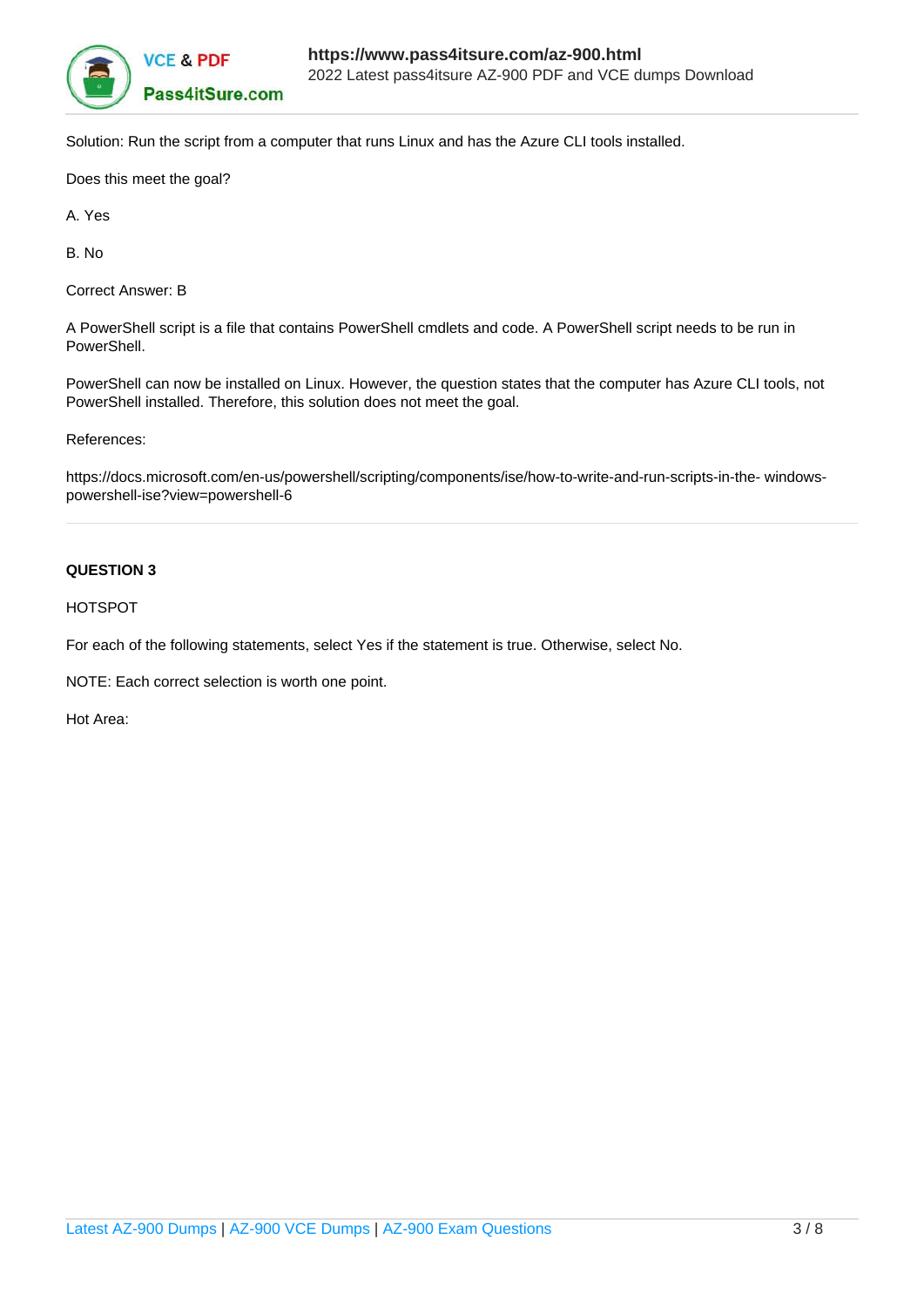

# **Answer Area**

| <b>Statements</b>                                                                       | Yes | Nο |
|-----------------------------------------------------------------------------------------|-----|----|
| An Azure service in private preview is released to<br>all Azure customers.              |     |    |
| An Azure service in public preview is released to<br>all Azure customers.               |     |    |
| An Azure service in general availability is released<br>to a subset of Azure customers. |     |    |

Correct Answer: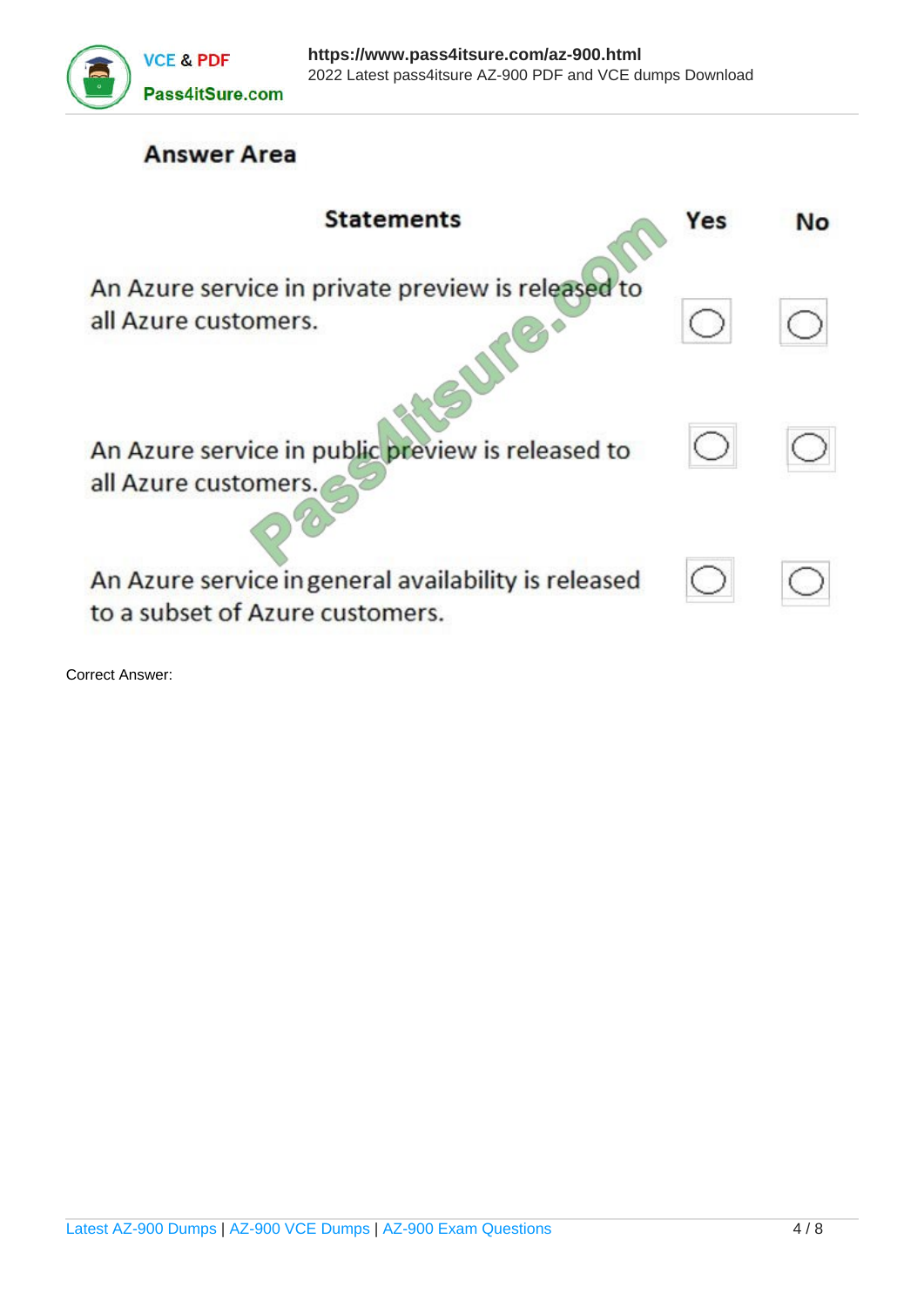

## **Answer Area**

| <b>Statements</b>                                                                       | Yes | Nο |
|-----------------------------------------------------------------------------------------|-----|----|
| An Azure service in private preview is released to<br>all Azure customers.              |     |    |
| An Azure service in public preview is released to<br>all Azure customers.               |     |    |
| An Azure service in general availability is released<br>to a subset of Azure customers. |     |    |

Box 1: No

Most services go to private preview then public preview before being released to general availability. The private preview is only available to certain Azure customers for evaluation purposes.

Box 2: Yes

Public Preview means that the service is in public beta and can be tried out by anyone with an Azure subscription. Services in public preview are often offered at a discount price.

Public previews are excluded from SLAs and in some cases, no support is offered.

Box 3: No

An Azure service in general availability is available to all Azure customers, not just a subset of the customers.

References:

https://azure-overview.com/Home/Faq

### **QUESTION 4**

## HOTSPOT

To complete the sentence, select the appropriate option in the answer area.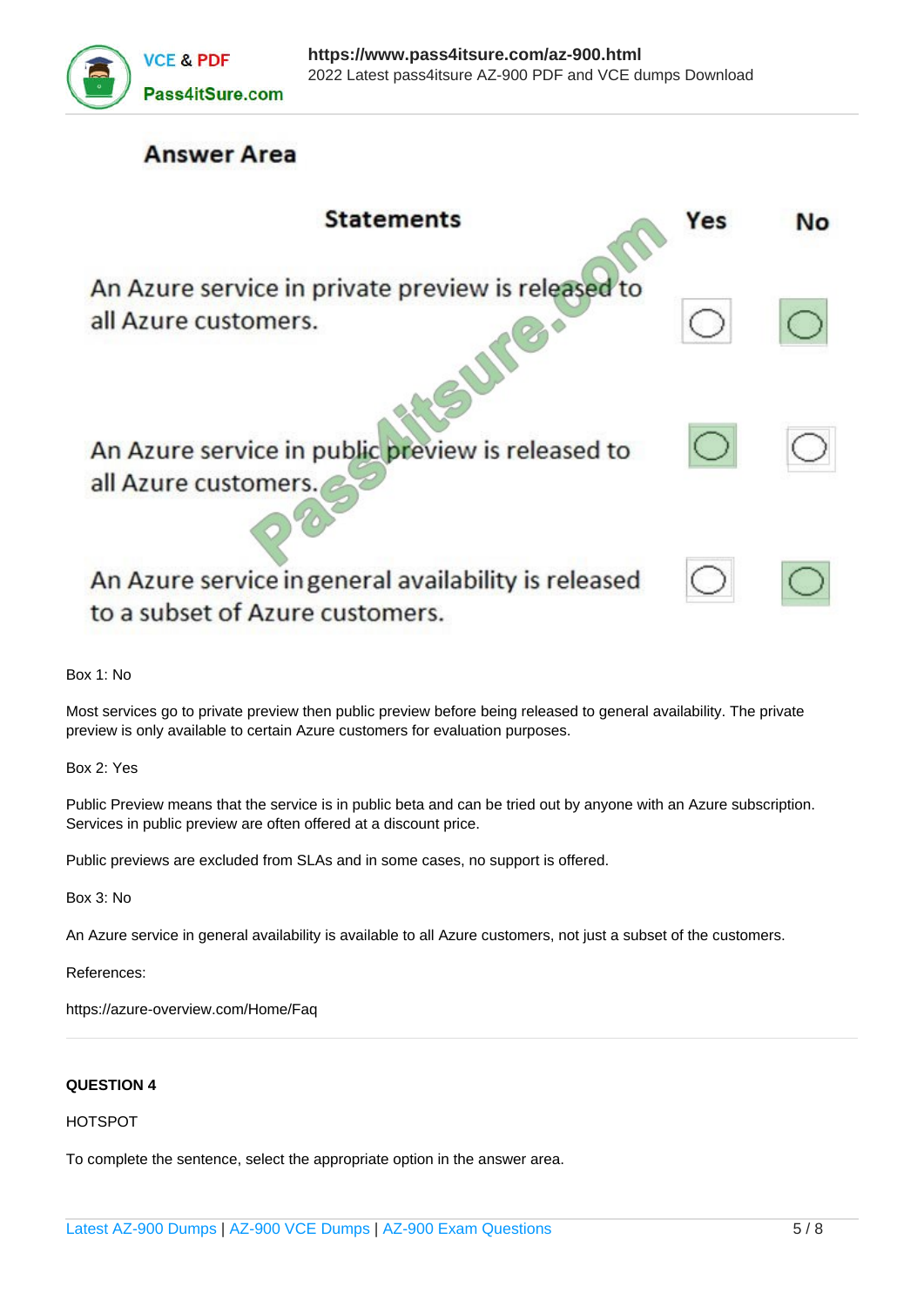

Hot Area:

## **Answer Area**

|                                                       | to |
|-------------------------------------------------------|----|
| Azure policies                                        |    |
| DDoS protection                                       |    |
| Azure Information Protection                          |    |
| Azure Active Directory (Azure AD) Identity Protection |    |
|                                                       |    |

automatically add a watermark to Microsoft Word documents that contain credit card information.

Correct Answer:

## **Answer Area**

| Your company implements |                                                       | to |
|-------------------------|-------------------------------------------------------|----|
|                         | Azure policies                                        |    |
|                         | DDoS protection                                       |    |
|                         | Azure Information Protection                          |    |
|                         | Azure Active Directory (Azure AD) Identity Protection |    |

automatically add a watermark to Microsoft Word documents that contain credit card information.

Azure Information Protection is used to automatically add a watermark to Microsoft Word documents that contain credit card information.

You use Azure Information Protection labels to apply classification to documents and emails. When you do this, the classification is identifiable regardless of where the data is stored or with whom it\\'s shared. The labels can include visual markings such as a header, footer, or watermark.

Labels can be applied automatically by administrators who define rules and conditions, manually by users, or a combination where users are given recommendations. In this question, we would configure a label to be automatically applied to Microsoft Word documents that contain credit card information. The label would then add the watermark to the documents.

Reference: https://docs.microsoft.com/en-us/azure/information-protection/what-is-information-protection https://docs.microsoft.com/en-us/azure/information-protection/infoprotect-quick-start-tutorial

## **QUESTION 5**

Note: This question is part of a series of questions that present the same scenario. Each question in the series contains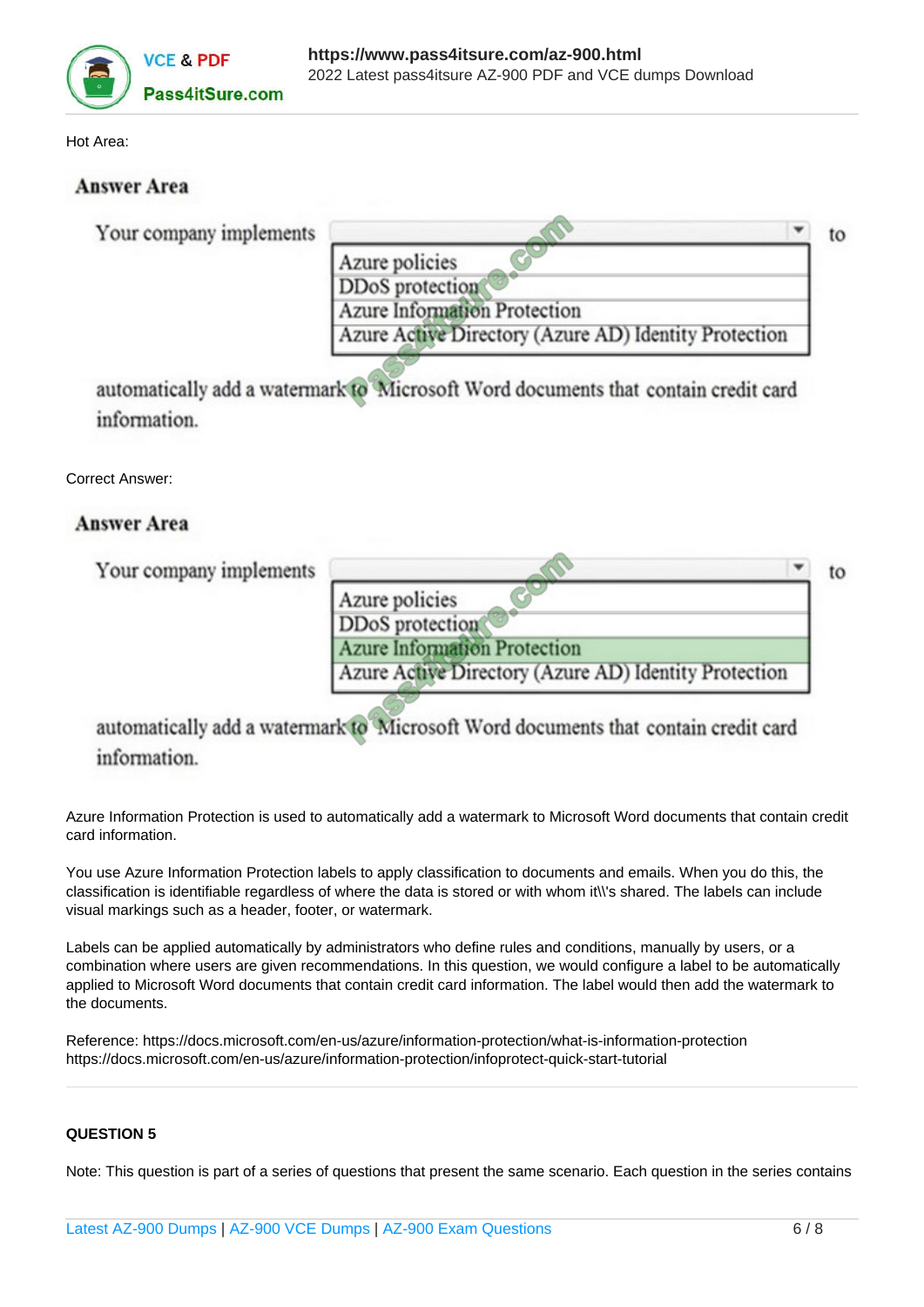

a unique solution that might meet the stated goals. Some question sets might have more than one correct solution, while

others might not have a correct solution.

After you answer a question in this section, you will NOT be able to return to it. As a result, these questions will not appear in the review screen.

You plan to deploy several Azure virtual machines.

You need to ensure that the services running on the virtual machines are available if a single data center fails.

Solution: You deploy the virtual machines to two or more scale sets.

Does this meet the goal?

A. Yes

B. No

Correct Answer: B

This answer does not specify that the scale set will be configured across multiple data centers so this solution does not meet the goal.

Azure virtual machine scale sets let you create and manage a group of load balanced VMs. The number of VM instances can automatically increase or decrease in response to demand or a defined schedule. Scale sets provide high

availability to your applications, and allow you to centrally manage, configure, and update many VMs.

Virtual machines in a scale set can be deployed across multiple update domains and fault domains to maximize availability and resilience to outages due to data center outages, and planned or unplanned maintenance events.

Reference:

https://docs.microsoft.com/en-us/azure/virtual-machine-scale-sets/availability

[Latest AZ-900 Dumps](https://www.pass4itsure.com/az-900.html) [AZ-900 VCE Dumps](https://www.pass4itsure.com/az-900.html) [AZ-900 Exam Questions](https://www.pass4itsure.com/az-900.html)